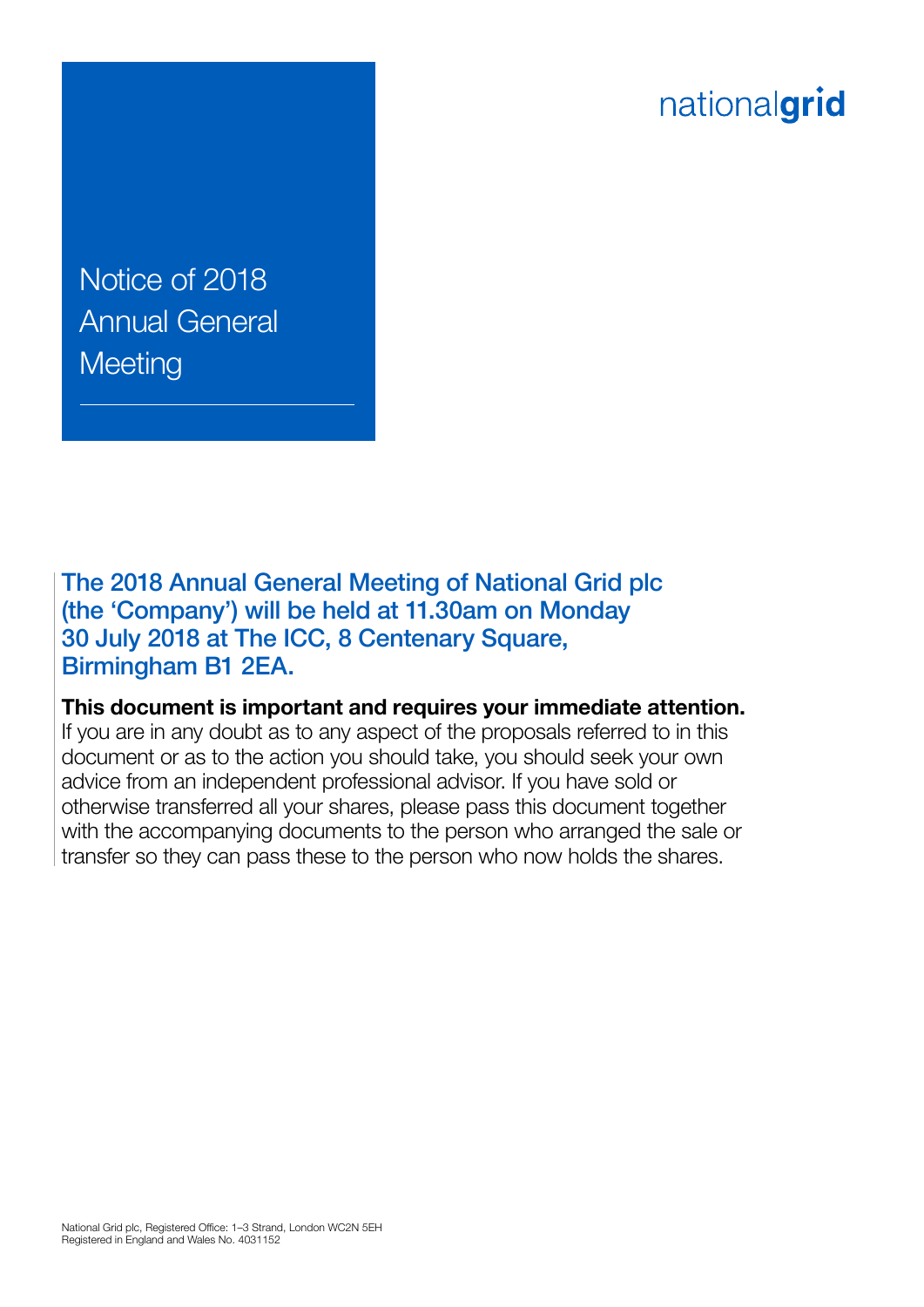# **Resolutions**

The Annual General Meeting ('AGM') will consider the following resolutions, which in the case of resolutions 18 to 21 will be proposed as special resolutions with the remainder being proposed as ordinary resolutions.

- **1.** To receive the Company's accounts for the year ended 31 March 2018, the Directors' Reports and the Auditors' Report on the accounts (the 'Annual Report').
- **2.** To declare a final dividend of 30.44 pence per Ordinary Share (US\$2.0606 per American Depositary Share ('ADS')) for the year ended 31 March 2018.
- **3.** To re-elect Sir Peter Gershon as a Director.
- **4.** To re-elect John Pettigrew as a Director.
- **5.** To re-elect Dean Seavers as a Director.
- **6.** To re-elect Nicola Shaw as a Director.
- **7.** To re-elect Nora Mead Brownell as a Director.
- **8.** To re-elect Jonathan Dawson as a Director.
- **9.** To re-elect Therese Esperdy as a Director.
- **10.** To re-elect Paul Golby as a Director.
- **11.** To re-elect Mark Williamson as a Director.
- **12.** To elect Amanda Mesler as a Director.
- **13.** To re-appoint Deloitte LLP as the Company's auditors until the conclusion of the next general meeting at which accounts are laid before the Company.
- **14.** To authorise the Directors to set the auditors' remuneration.
- **15.** To approve the Directors' Remuneration Report (excluding the excerpts from the Directors' remuneration policy set out within the Directors' Remuneration Report) set out on pages 63 to 79 in the Annual Report.
- **16.** To authorise the Company and those companies which are subsidiaries of the Company at any time during the period for which this resolution has effect for the purposes of Part 14 of the Companies Act 2006 (the '2006 Act'):
	- (i) to make political donations to political parties, and/or independent election candidates not exceeding £125,000 in aggregate;
	- (ii) to make political donations to political organisations other than political parties, not exceeding £125,000 in aggregate; and
	- (iii) to incur political expenditure, not exceeding £125,000 in aggregate

provided that the aggregate amount of any such donations and expenditure shall not exceed £125,000 during the period commencing on the date of passing of this resolution and ending at the earlier of the close of the next AGM and 30 October 2019.

Words and expressions defined for the purpose of the 2006 Act shall have the same meaning in this resolution.

**17.** To authorise the Directors generally and unconditionally, in accordance with Section 551 of the 2006 Act, to allot shares in the Company or to grant rights to subscribe for or convert any security into shares in the Company up to an aggregate nominal amount of £139,079,240.

This authority shall expire at the earlier of the close of the next AGM and 30 October 2019 except that the Directors shall be entitled, at any time prior to the expiry of this authority, to make an offer or enter into an agreement which would, or might, require shares to be allotted or subscription or conversion rights to be granted after such expiry and the Directors may allot shares or grant rights in accordance with such offer or agreement as if the authority conferred had not expired.

- **18.** Subject to the passing of resolution 17 set out above, to authorise the Directors, in accordance with Section 570 of the 2006 Act, to allot equity securities wholly for cash, including a sale of treasury shares, as if Section 561 of the 2006 Act did not apply to any such allotment or sale, provided that this authority shall be limited to:
	- (i) any such allotment or sale in connection with a pre-emptive offer; and
	- (ii) any such allotment or sale, otherwise than pursuant to a pre-emptive offer, of equity securities up to an aggregate nominal value of £20,861,886.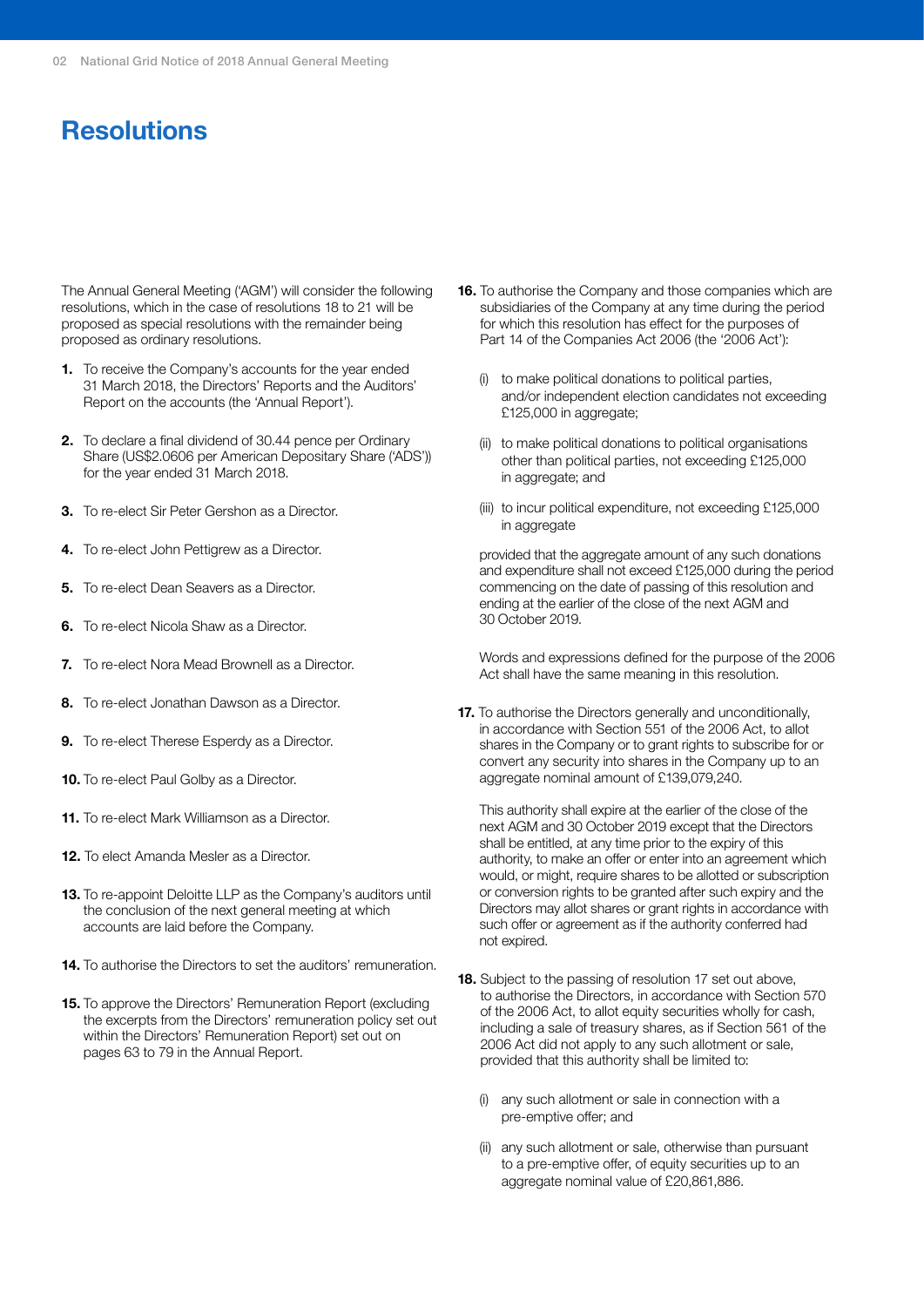This authority shall expire at the earlier of the close of the next AGM and 30 October 2019 except that the Directors shall be entitled, at any time prior to the expiry of this authority, to make an offer or enter into an agreement which would, or might, require equity securities to be allotted wholly or partly and treasury shares to be sold after such expiry and the Directors may allot equity securities and sell treasury shares in accordance with such offer or agreement as if the authority conferred had not expired.

- **19.** Subject to the passing of resolution 17 set out above and in addition to any authority granted under resolution 18, to authorise the Directors, in accordance with Section 570 of the 2006 Act, to allot equity securities wholly for cash, including a sale of treasury shares, as if Section 561 of the 2006 Act did not apply to any such allotment or sale, provided that this authority shall be:
	- (i) limited to the allotment of equity securities or sale of treasury shares up to an aggregate nominal amount of £20,861,886; and
	- (ii) used only for the purposes of financing (or refinancing, if the authority is to be used within six months after the original transaction) a transaction which the Board determines to be an acquisition or other capital investment of a kind contemplated by the Statement of Principles on Disapplying Pre-Emption Rights most recently published by the Pre-Emption Group prior to the date of this notice.

This authority shall expire at the earlier of the close of the next AGM and 30 October 2019 except that the Directors shall be entitled, at any time prior to the expiry of this authority, to make an offer or enter into an agreement which would, or might, require equity securities to be allotted wholly or partly and treasury shares to be sold after such expiry and the Directors may allot equity securities and sell treasury shares in accordance with such offer or agreement as if the authority conferred had not expired.

- **20.** To authorise the Company generally and unconditionally, for the purpose of Section 701 of the 2006 Act, to make market purchases of its Ordinary Shares provided that:
	- (i) the maximum number of Ordinary Shares that may be acquired is 335,635,105 being 10% of the Company's issued share capital (excluding treasury shares) as at 16 May 2018;
	- (ii) the minimum price per Ordinary Share that may be paid for any such shares is 12 204/473 pence; and

(iii) the maximum price per share that may be paid for any such shares is not more than the higher of: (a) an amount equal to 105% of the average closing price for an Ordinary Share, as derived from the London Stock Exchange Official List, for the five business days immediately prior to the day on which the purchase is made; and (b) an amount equal to the higher of the price of the last independent trade of an Ordinary Share and the highest current independent bid for an Ordinary Share as stipulated by Commission-adopted Regulatory Technical Standards pursuant to article 5(6) of the Market Abuse Regulation.

This authority shall expire at the earlier of the close of the next AGM and 30 October 2019 except that the Company shall be entitled, at any time prior to the expiry of this authority, to make a contract of purchase which would, or might, be executed wholly or partly after such expiry and to purchase Ordinary Shares in accordance with such contract as if the authority conferred had not expired.

**21.** To authorise the Directors, in accordance with the Company's articles of association ('Articles'), to call a general meeting of the Company, other than an AGM, on not less than 14 clear days' notice.

The Directors believe the proposals set out in resolutions 1 to 21 are in the best interests of shareholders as a whole and they unanimously recommend that shareholders vote in favour of each of the resolutions as they intend to do in respect of their own holdings.

On behalf of the Board

#### **Alison Kay**

Group General Counsel & Company Secretary 16 May 2018 National Grid plc

Registered Office: 1–3 Strand, London WC2N 5EH Registered in England and Wales No. 4031152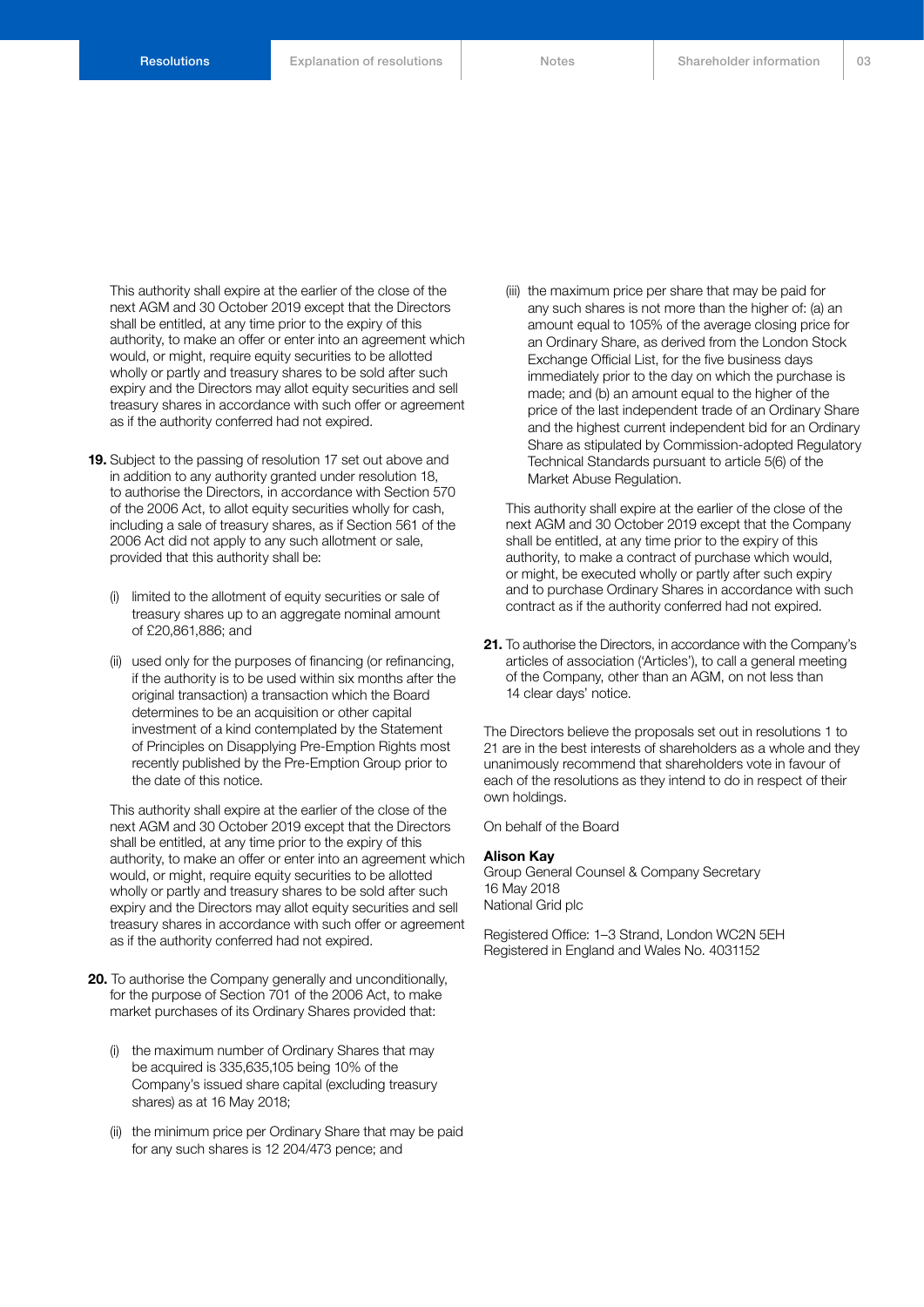# **Explanation of resolutions**

Resolutions 18 to 21 will be proposed as special resolutions and will be passed if at least 75% of the votes cast (not counting votes withheld) are in favour.

The remaining resolutions are being proposed as ordinary resolutions and will be passed if more than 50% of the votes cast (not counting votes withheld) are in favour.

#### **Resolution 1:** To receive the Annual Report

The Company is required to present its report and accounts to shareholders at its AGM.

Copies of the full Annual Report will be available at the AGM. This document is also available on the Company's website at [www.nationalgrid.com.](http://www.nationalgrid.com) Paper copies can be obtained from Link Asset Services, see the back page for contact details.

#### **Resolution 2:** To declare a final dividend

The Company requires shareholder approval to pay a final dividend. The dividend cannot exceed the amount recommended by the Directors. If approved, the final dividend of 30.44 pence per Ordinary Share (US\$2.0606 per ADS) will be paid on 15 August 2018 to shareholders on the register of members at the close of business on 1 June 2018. The dividend is to be paid in respect of each Ordinary Share other than those Ordinary Shares in respect of which a valid election has been made, pursuant to the Company's scrip dividend scheme, to receive new Ordinary Shares instead of the final dividend in cash. Dividends are declared in both pence and US\$ to ensure that holders of both Ordinary Shares and ADSs are paid the declared dividend on the same day.

#### **Resolutions 3-12:**

#### Election and re-election of Directors

The Company's Articles require that any Director appointed to the Board retire and seek election by shareholders at their first AGM following appointment and subsequent re-election at least once every three years. Accordingly, following the appointment of Amanda Mesler with effect from 17 May 2018, Amanda will seek election at this AGM. Additionally, in accordance with the UK Corporate Governance Code 2016 (the 'Code'), it is proposed that all other Directors seek re-election at the AGM this year, with the exception of Andrew Bonfield and Pierre Dufour, both of whom will be stepping down from the Board following the conclusion of the 2018 AGM, as announced on 4 May 2018 and 15 May 2018 respectively.

When making its recommendation to the Board in respect of the election or re-election of the Directors, the Nominations Committee considers the balance of skills, experience, independence and knowledge on the Board and reviews the commitment and effectiveness of each Director. Each Director proposed for re-election has also been subject to a formal performance evaluation which had regard to that Director's ability to promote the success of the Company, whilst having due regard to other stakeholders. At the time of the AGM, three Non-executive Directors will have served on the Board for more than six years: Sir Peter Gershon, Nora Mead Brownell and Paul Golby. For each of these Directors the Nominations Committee performed a more rigorous performance evaluation, taking into account the need for progressive refreshing of the Board and was satisfied that they continued to make a significant contribution to the Board.

Accordingly, the Board has resolved that the Directors continue to be effective, committed to their roles and have sufficient time available to perform their duties to the Company. Additionally, the Board has determined that, other than the Chairman, each of the Non-executive Directors at year-end continues to be independent.

The Board considers that the independent character and judgement of the Non-executive Directors and varied and relevant experience of all the Directors combine to provide an appropriate balance of skills and knowledge which is of great benefit to the Company and, therefore, the Board recommends the election of Amanda Mesler and the re-election of all other Directors, with the exception of Andrew Bonfield and Pierre Dufour.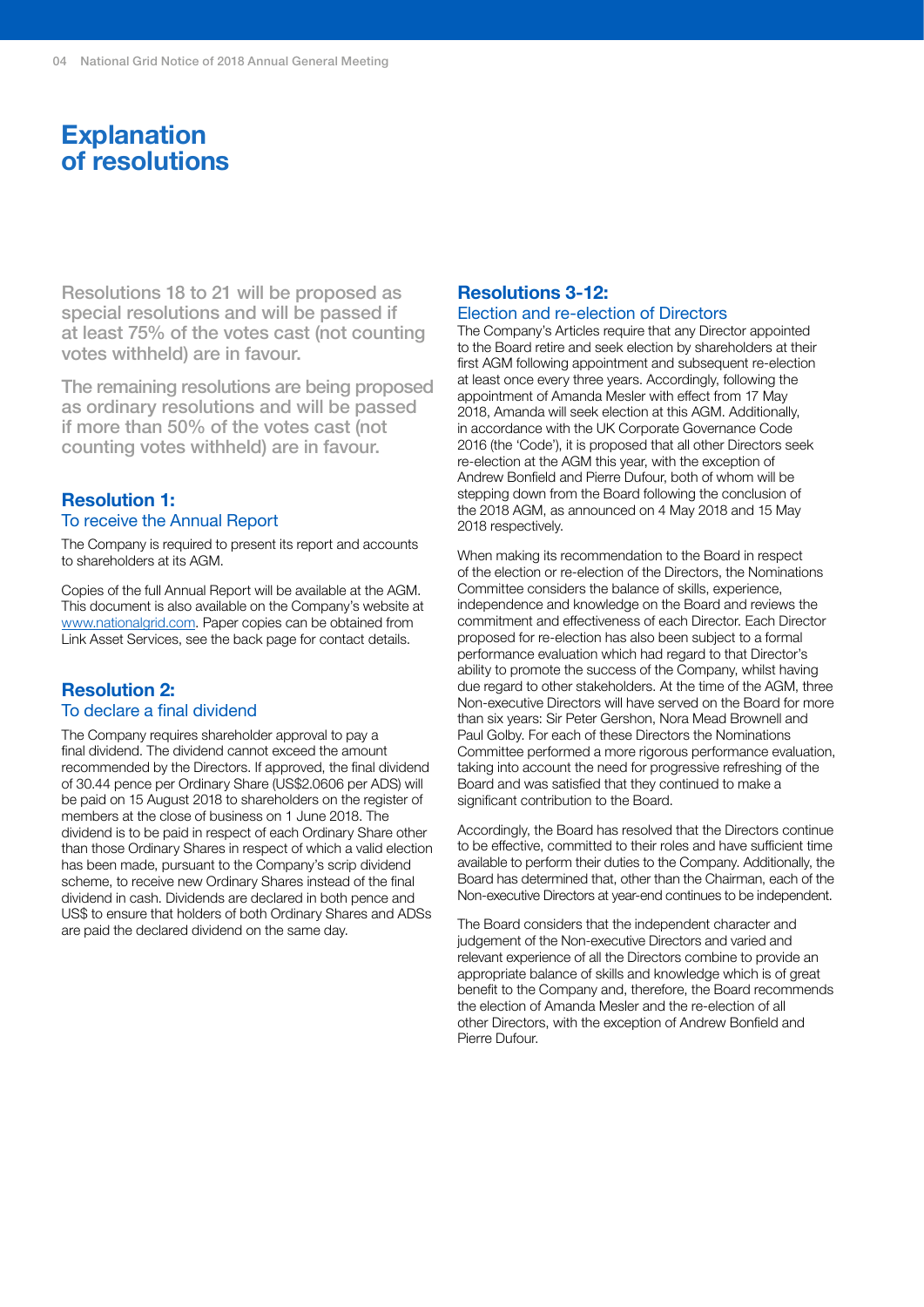#### **Resolution 3:**

#### To re-elect Sir Peter Gershon CBE FREng, Chairman

**Appointed:** 1 August 2011 as Deputy Chairman and became Chairman with effect from 1 January 2012

**Tenure:** 6 years

**Career and experience:** Sir Peter has held senior positions spanning both public and private sectors in the healthcare, technology and telecommunications industries. His previous senior board level appointments include Chairman of Tate and Lyle plc, Chief Executive of the Office of Government Commerce, Managing Director of Marconi Electronic Systems and a member of the UK Defence Academy Advisory Board.

**Skills and competencies:** In this role he draws on his broad business and governance experience from the executive and non-executive senior positions he has held. His leadership as Chairman is pivotal in creating an effective Board by encouraging robust debate. Sir Peter has a commitment to strong corporate governance and has regular constructive engagement with investors through the Company's shareholder networking programme. Sir Peter actively engages with employees across our operational sites.

**External appointments:** Sir Peter currently holds external appointments as a Non-executive Chairman of the Aircraft Carrier Alliance Management Board, Trustee of The Sutton Trust, Trustee of the Education Endowment Foundation and Chairman of Join Dementia Research (JDR) Partnership Board. He is also a board member of the Investor Forum.

**Committees:** Chairman of the Nominations Committee.

#### **Resolution 4:** To re-elect John Pettigrew FEI FIET, Chief Executive

**Appointed:** 1 April 2014 and became Chief Executive with effect from 1 April 2016

#### **Tenure:** 4 years

**Career and experience:** John is a Fellow of the Energy Institute and of the Institution of Energy and Technology. He joined the Group in 1991 and has progressed through a variety of senior management roles. These include Director of Engineering in the UK, Chief Operating Officer and Executive Vice President for the US Electricity Distribution & Generation business, Chief Operating Officer for UK Gas Distribution and UK Chief Operating Officer from 2012 to 2014.

**Skills and competencies:** With his extensive operational experience of the Group and in depth understanding of both the US and UK energy and utility industries, John brings significant know-how and commerciality to his leadership of the executive team. John is responsible for the implementation of strategy and the continued growth of our businesses. He maintains a productive dialogue with institutional investors on Group strategy and performance.

**External appointments:** John is a member of the Government's Inclusive Economy Partnership and the CBI's Presidents Committee and Non-executive Director of Rentokil Initial plc.

**Committees:** Member of the Finance Committee.

#### **Resolution 5:** To re-elect Dean Seavers, Executive Director, US

**Appointed:** 1 April 2015

**Tenure:** 3 years

**Career and experience:** Dean began his career at the Ford Motor Company. From there he held a series of leadership roles before moving to Tyco International Ltd, where he held various senior management positions before joining General Electric Company and United Technologies Corporation. He was President and Chief Executive Officer of General Electric Security and then President, Global Services of United Technologies Fire & Security. Dean was also a member of the Board of Directors of the National Fire Protection Association.

**Skills and competencies:** Dean brings to the Board a broad range of financial and customer experience along with significant general management experience with a particular focus on change and performance improvement programmes.

**External appointments:** Advisor to the board at City Light Capital, Board member of Red Hawk Fire & Security, LLC and Non-executive Director of Albermarle Corporation.

#### **Resolution 6:** To re-elect Nicola Shaw CBE, Executive Director, UK

**Appointed:** 1 July 2016

**Tenure:** 1 year

**Career and experience:** Nicola has served in senior management roles, as Chief Executive Officer of HS1 and Managing Director of UK Business Division at FirstGroup plc. She was also an independent Non-executive Director of Ellevio AB and Aer Lingus Group plc. Nicola's career, both in the UK and overseas, has included roles at the Strategic Rail Authority, Office of the Rail Regulator, Bechtel Ltd, Halcrow Fox, the World Bank and London Transport.

**Skills and competencies:** Nicola has a broad range of experience and strong track-record working with the UK Government, the European Commission and Parliament and industry regulators, as well as leading large regulated businesses. This enables her to draw on her diverse experience and knowledge to assist the Board and, in particular, the Executive Committee.

**External appointments: Non-executive Director of** International Consolidated Airlines Group, S.A., Director of Major Projects Association and member of the Audit Committee of English Heritage.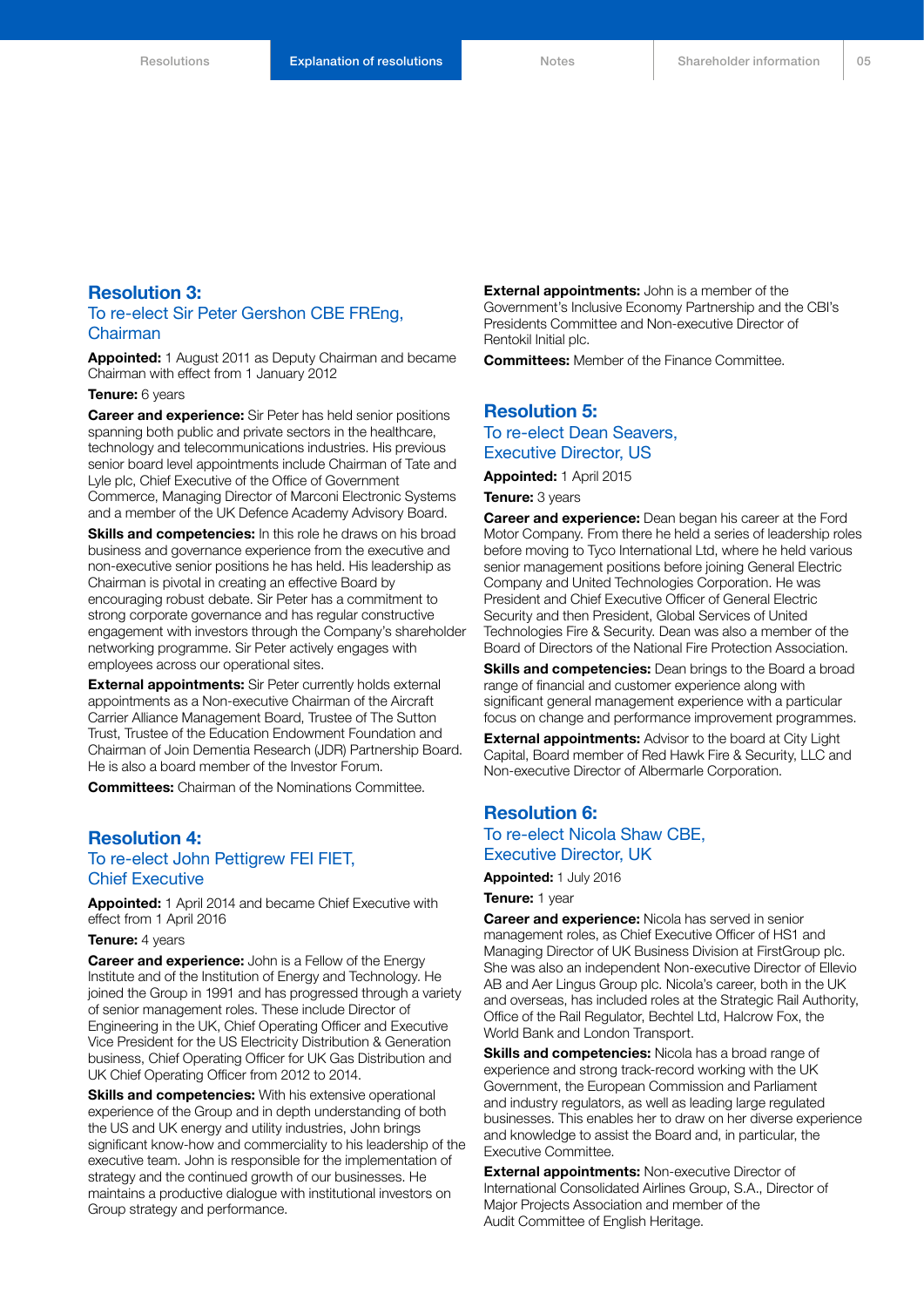# **Explanation of resolutions** continued

#### **Resolution 7:**

To re-elect Nora Mead Brownell, Non-executive Director; Independent

**Appointed:** 1 June 2012

#### **Tenure:** 5 years

**Career and experience:** Nora has substantial senior management experience gained in a variety of roles, including Commissioner of the Pennsylvania Public Utility Commission, the Federal Energy Regulatory Commission (FERC) and former President of the National Association of Regulatory Utility Commissioners. Most recently, Nora sat on the Boards of ONCOR Electric Delivery Holding Company LLC and Comverge, Inc.

**Skills and competencies:** Nora brings to the Board significant expertise in the US utilities industry, in particular from her role as a Commissioner with FERC. Her first-hand regulatory experience, combined with her non-executive directorships, provides the Board with valuable strategic insights into regulation and US government relations. This allows her to scrutinise performance and provide an additional perspective for the Board's discussions.

**External appointments:** Board member of Spectra Energy Partners LP, the Strategic Advisory Council of the NewWorld Capital Group, LLC, the Advisory Board of Morgan Stanley Infrastructure Partners as well as a partner in ESPY Energy Solutions, LLC.

**Committees:** Member of the Nominations, Remuneration and Safety, Environment and Health Committees.

#### **Resolution 8:**

#### To re-elect Jonathan Dawson, Non-executive Director; Independent

**Appointed:** 4 March 2013

#### **Tenure:** 5 years

**Career and experience:** Jonathan started his career in the Ministry of Defence before moving to Lazard where he spent more than 20 years. He was a Non-executive Director of Galliford Try plc, National Australia Group Europe Limited and Standard Life Investments (Holdings) Limited. Most recently, Jonathan was Chairman of the Remuneration Committee and Senior Independent Director of Next plc and Senior Independent Director and Chairman of the Audit & Risk Committee of Jardine Lloyd Thompson Group plc.

**Skills and competencies:** Jonathan has wide-ranging financial services, pensions and non-executive director experience, and he brings significant and in-depth understanding in remuneration and financial matters to his role as Chairman of the Remuneration Committee. As a Non-executive Director his contribution is essential to the successful operation of the Board and through his specialisms he delivers scrutiny, additional challenge and independent oversight to the Board.

**External appointments:** Chairman of River and Mercantile Group PLC, Chairman of Trustees of the Royal Albert Hall pension scheme and Chairman and a founding partner of Penfida Limited.

**Committees:** Chairman of the Remuneration Committee, member of the Finance and Nominations Committees.

#### **Resolution 9:** To re-elect Therese Esperdy, Non-executive Director; Independent

**Appointed:** 18 March 2014, and appointed to the Board of National Grid USA from 1 May 2015

**Tenure:** 4 years

**Career and experience:** Therese started her banking career at Lehman Brothers, then moved to Chase Securities in 1997. She subsequently held a variety of senior roles at JPMorgan Chase & Co. including Head of US Debt Capital Markets and Global Head of Debt Capital Markets, co-head of Banking, Asia Pacific at JPMorgan and Global Chairman of the Financial Institutions Group, JPMorgan Chase & Co.

**Skills and competencies:** With a distinguished career in the investment banking sector, Therese brings significant banking, strategic and international financial management expertise and knowledge of financial markets to the Board and to her role as Chairman of the Finance Committee. This enables her to contribute a constructive viewpoint to Board debates with her sharp and incisive thinking.

**External appointments:** Non-executive Director of Imperial Brands PLC.

**Committees:** Chairman of the Finance Committee and member of the Audit and Nominations Committees.

#### **Resolution 10:** To re-elect Paul Golby CBE FREng, FIET, FIMechE, FEI, FCGI Non-executive Director; Independent

### **Appointed:** 1 February 2012

**Tenure:** 6 years

**Career and experience:** Paul is a Chartered Engineer with a doctorate in Mechanical Engineering, Fellow of the Royal Academy of Engineering, the Institution of Engineering and Technology, the Institution of Mechanical Engineers, the Energy Institute and City of Guilds. He was awarded honorary degrees from Aston University and Cranfield University. Paul was an Executive Director of Clayhithe plc, before going on to join E.ON UK plc where he was Chief Executive and later Chairman. Paul also held previous appointments as Non-executive Chairman of AEA Technology Group plc and Chairman of EngineeringUK.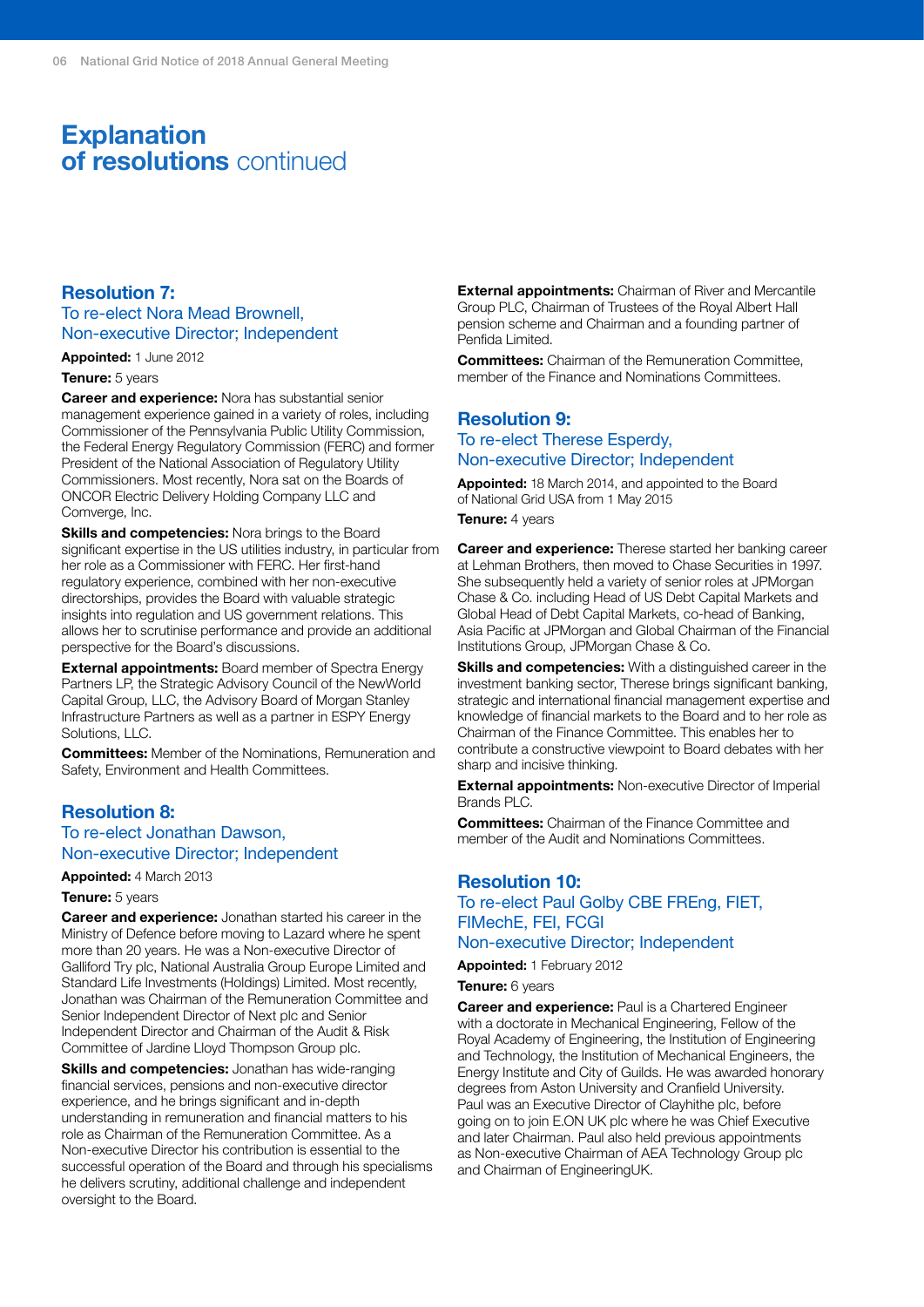**Skills and competencies:** Paul has a lifelong passion for engineering and innovation, and has spent his career in the energy, governmental and regulatory sectors. He brings the skills of an experienced Chairman and Chief Executive to his role as a Non-executive Director. He adds a valuable perspective to debates on UK regulatory and strategic issues. His deep understanding and specific experience in safety and risk management is crucial to his role as Chairman of the Safety, Environment and Health Committee.

**External appointments:** Chairman of Costain Group plc, the UK National Air Traffic Services, the Engineering and Physical Sciences Research Council and a member of the Prime Minister's Council for Science and Technology.

**Committees:** Chairman of the Safety, Environment and Health Committee, member of the Audit and Nominations Committees.

#### **Resolution 11:**

To re-elect Mark Williamson, Non-executive Director and Senior Independent Director

**Appointed:** 3 September 2012 **Tenure:** 5 years

**Career and experience:** Mark is a chartered accountant with considerable financial and managerial experience. He has a deep knowledge of operating within highly regulated industries from his time as the Group Financial Controller of Simon Group plc, Chief Financial Officer of International Power plc and Non-executive and Senior Independent Director of Alent plc.

**Skills and competencies:** Mark's role as Senior Independent Director is essential to the successful operation of the Board. He has an excellent understanding of investor expectations and significant experience in managing relationships with investor and financial communities. During the course of his career, Mark has gained a broad knowledge within the utilities sector as well as extensive city, international and accounting experience; this makes him ideally suited to his role as Chairman of the Audit Committee. Mark also brings the skills of an experienced Chairman to his role as a Non-executive Director.

**External appointments:** Chairman of Imperial Brands PLC and Chairman of Spectris plc.

**Committees:** Chairman of the Audit Committee, member of the Nominations and Remuneration Committees.

#### **Resolution 12:**

#### To elect Amanda Mesler, Non-executive Director; Independent

**Appointed:** 17 May 2018

**Career and experience:** Amanda has held various senior roles most recently as a General Manager at Microsoft, where she managed the Enterprise Business in Central and Eastern Europe across 33 countries. Before this she was Chief Operating Officer of Misys, and on the Executive Committee of Logica plc. Amanda also spent nine years with KPMG Consulting and BearingPoint before moving to Electronic Data Services where she led a \$1 billion global practice. As well as executive roles, Amanda spent several years on the Board of Pace PLC, a FTSE 250 provider of technology solutions to the PayTV and Broadband industries where she served on the Audit and Risk, Remuneration and Nominations Committees.

**Skills and competencies:** Amanda has extensive international leadership and general management experience at board level. Through her numerous leadership roles, Amanda has gained significant experience of UK Corporate Governance.

**External appointments:** Amanda is also currently appointed as a Non-executive Director of Ensygnia Limited.

**Committees:** Member of the Audit, Finance and Nominations Committees.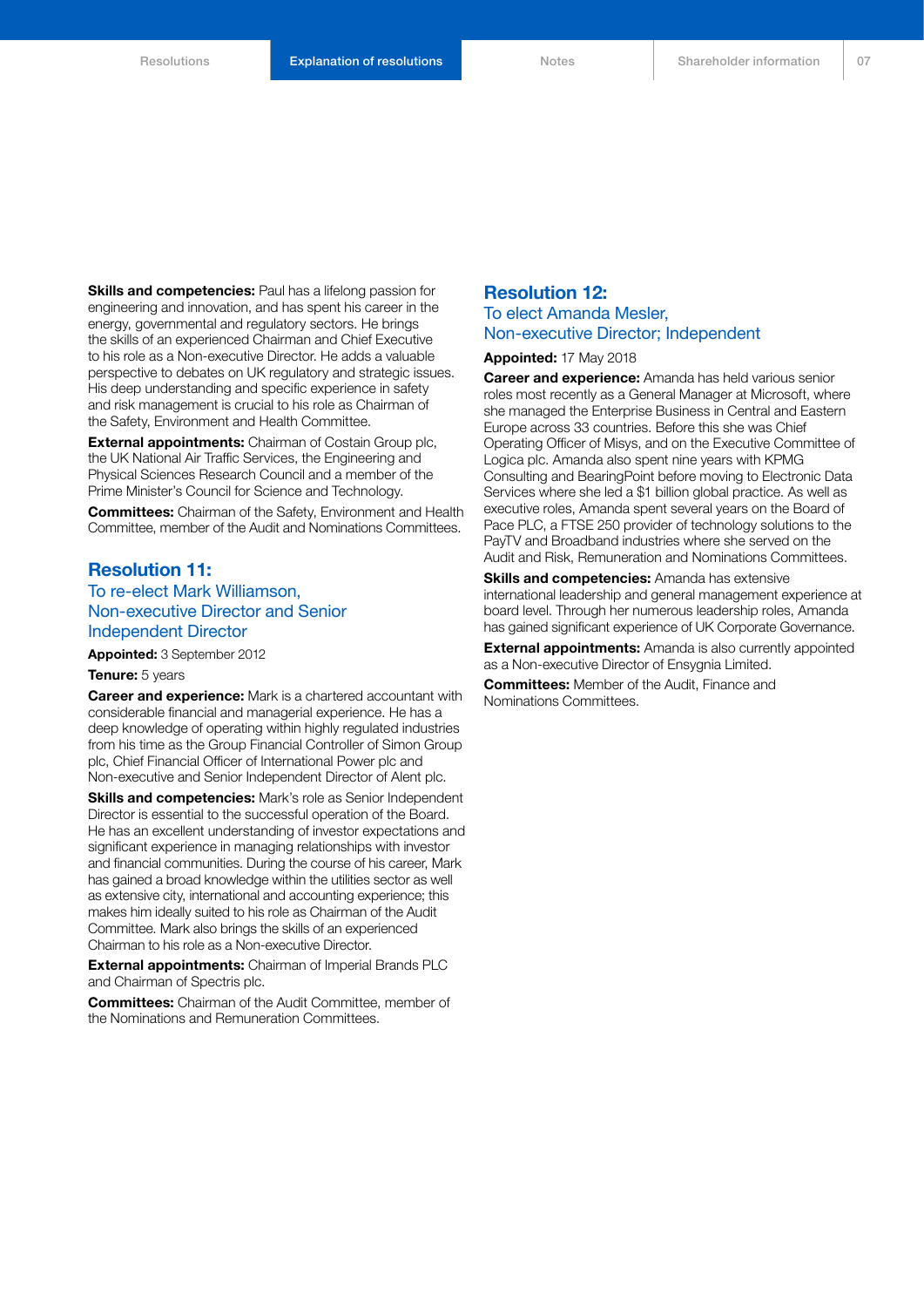## **Explanation of resolutions** continued

#### **Resolutions 13 and 14:**

#### Auditors' re-appointment and remuneration

The Audit Committee oversees the relationship with the external auditors. During the year, the Audit Committee considered the auditors' terms of engagement (including remuneration), as well as their independence and objectivity. The Audit Committee is also responsible for the external auditor selection procedure and making recommendations regarding the appointment and re-appointment of the external auditors to the Board for shareholder approval.

The Audit Committee considered the effectiveness and performance of the auditors and the audit process, and concluded that it was satisfied with the auditors' performance. The Audit Committee unanimously recommended to the Board the re-appointment of Deloitte LLP. Further details of the work carried out by the Audit Committee are set out on pages 49 to 55 of the Annual Report.

#### Resolution 13: To re-appoint the auditors Deloitte LLP

It is a requirement that the Company's auditors must be re-appointed annually at each general meeting at which accounts are laid before the Company, which will normally be at each AGM. This resolution proposes the re-appointment of Deloitte LLP as the Company's auditors for the year ending 31 March 2019.

#### Resolution 14: To authorise the Directors to set the auditors' remuneration

This resolution proposes the Directors be authorised to set the auditors' remuneration.

The Audit Committee will consider and approve the audit fees on behalf of the Board in accordance with the Competition and Markets Authority Audit Order 2014.

#### **Resolution 15:** Directors' Remuneration Report

This resolution deals with the remuneration of the Directors and seeks approval for the remuneration paid to the Directors during the year under review.

The Company is required to ask shareholders to approve the remuneration policy section of the Directors' Remuneration Report at least every three years or if changes have been made to the policy. The remuneration policy was approved by shareholders at the 2017 AGM, and as no changes are proposed to the policy this year, the remuneration policy is not being presented for approval this year. However the Company is required to propose the remainder of the Directors' Remuneration Report as an advisory resolution each year.

This means that, should shareholders vote against the Directors' Remuneration Report, the Directors can still be paid but the Remuneration Committee will reconsider the Directors' remuneration policy going forward. The Directors' Remuneration Report is set out on pages 63 to 79 of the Annual Report.

#### **Resolution 16:** To authorise Directors to make political donations

As in previous years and as a precautionary measure only, the Directors are seeking shareholders' authority for the Company to make political donations and to incur European Union ('EU') political expenditure, as defined by the 2006 Act.

The 2006 Act requires companies to obtain shareholders' approval for donations to registered political parties within the EU and other political organisations totalling more than £5,000 in any twelve-month period, and for any EU political expenditure, subject to limited exceptions. However, the definitions of these terms in the 2006 Act are very wide and as a result this can cover bodies such as those concerned with policy review, law reform and the representation of the business community (for example trade organisations). It could include special interest groups, such as those involved with the environment, which the Company and its subsidiaries might wish to support, even though these activities are not designed to support or influence support for a particular party.

The 2006 Act states that all-party parliamentary groups are not political organisations for these purposes, meaning the authority proposed in this resolution is not relevant to interactions with such groups.

The Company has no intention of changing its current practice of not making political donations or incurring EU political expenditure within the ordinary meaning of those words. The Directors consider, however, that it is in the best interests of shareholders for the Company to participate in public debate and opinion-forming on matters which affect its business. To avoid inadvertent infringement of the 2006 Act, the Directors are seeking shareholders' authority, on a precautionary basis only, for the Company and its UK subsidiaries to make political donations and to incur EU political expenditure for the period from the date of the AGM to the close of the next AGM or 30 October 2019, or whichever is earliest.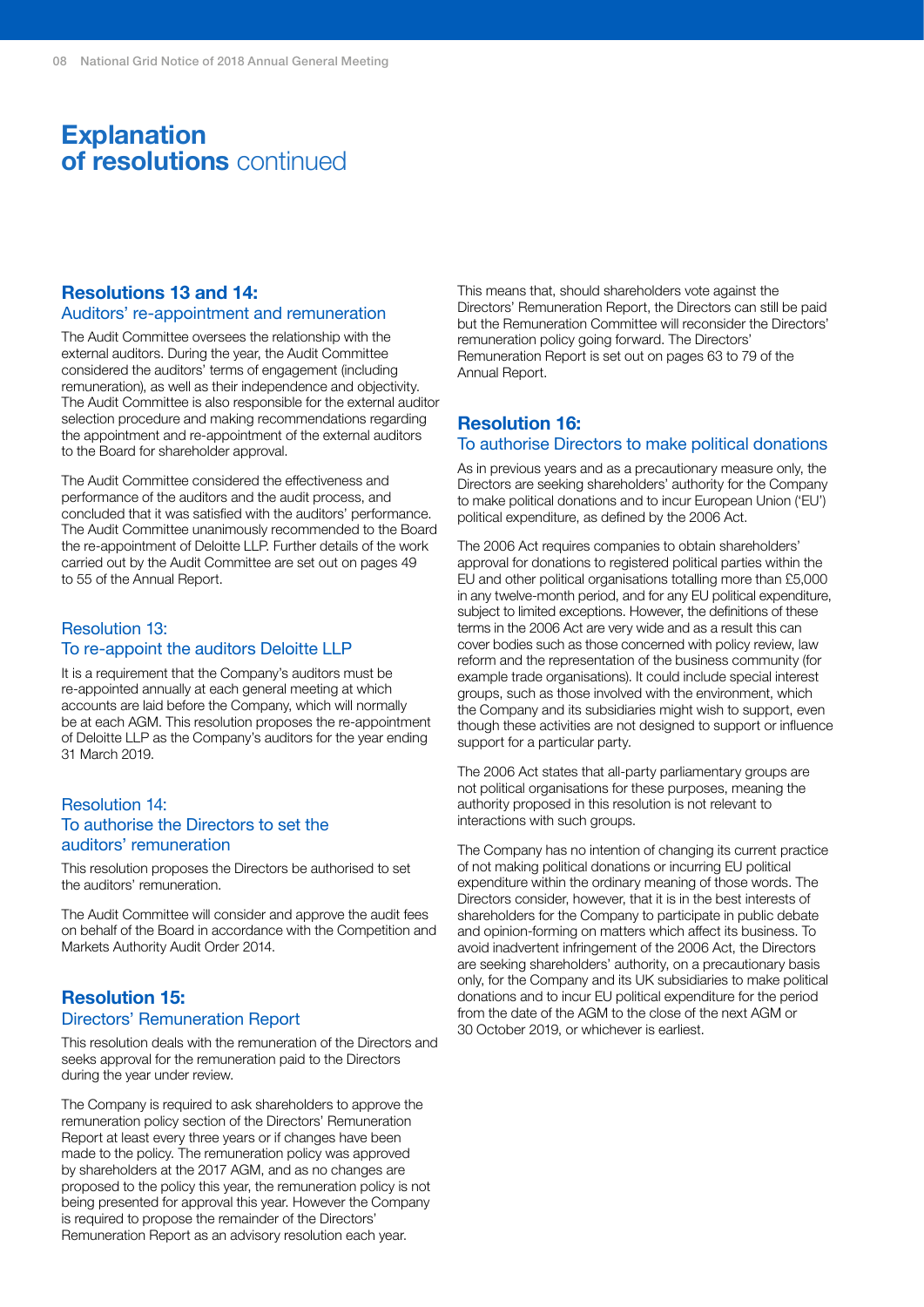#### **Resolution 17:** To authorise the Directors to allot Ordinary Shares

The purpose of resolution 17 is to renew the Directors' power to allot shares. The authority will allow the Directors to allot new shares, or to grant rights to subscribe for or convert any security into shares, up to a nominal value of £139,079,240 (representing approximately 1,118,783,684 ordinary shares of 12 204/473 pence each), which is equivalent to approximately 33% of the issued share capital of the Company, exclusive of treasury shares, as at 16 May 2018.

The Directors consider that the Company will have sufficient flexibility with this lower level of authority to respond to market developments. This authority is in line with investor guidelines.

The Directors currently have no intention of issuing new shares, or of granting rights to subscribe for or to convert any security into shares, except in relation to, or in connection with, the operation and management of the Company's scrip dividend scheme and the exercise of options under the Company's share plans.

The Company expects to actively manage the dilutive effect of share issuance arising from the operation of the scrip dividend scheme. In some circumstances, additional shares may be allotted to the market for this purpose under the authority provided by this resolution. If required for this purpose, it is expected that the associated allotment of new shares (or rights to subscribe for or convert any security into shares) will not exceed 1% of the issued share capital (excluding treasury shares) per annum.

This authority will be subject to renewal annually. If the resolution is passed, the authority will expire at the earlier of the close of the next AGM and 30 October 2019.

As at 16 May 2018, the number of ordinary shares in issue was 3,637,747,827 and the Company held 281,396,774 treasury shares, representing 8.38% of the issued share capital excluding treasury shares.

**Resolutions 18 to 21 are special resolutions and will be passed if at least 75% of the votes cast (not counting votes withheld) are in favour.**

#### **Resolutions 18 and 19:** To disapply pre-emption rights

If the Directors allot new shares or other equity securities, or sell treasury shares, for cash (other than in connection with an employee share plan), they must first offer them to existing shareholders in proportion to their existing holdings (known as pre-emption rights).

For the purposes of these resolutions:

- **(a)** "pre-emptive offer" means an offer of equity securities open for acceptance for a period fixed by the Directors to (i) holders (other than the Company) on the register on a record date fixed by the Directors of Ordinary Shares in proportion to their respective holdings and (ii) other persons so entitled by virtue of the rights attaching to any other securities held by them, but subject in both cases to such exclusions or other arrangements as the Directors may deem necessary or expedient in relation to treasury shares, fractional entitlements, record dates or legal, regulatory or practical problems in, or under the laws of, any territory;
- **(b)** references to an allotment of equity securities shall include a sale of treasury shares; and
- **(c)** the nominal amount of any securities shall be taken to be, in the case of rights to subscribe for or convert any securities into shares of the Company, the nominal amount of such shares which may be allotted pursuant to such rights.

In accordance with the Pre-Emption Group's Monitoring Report published in May 2016, the Company has split the authority into two resolutions for the purposes of this AGM. The authorities will expire at the earlier of the close of the next AGM and 30 October 2019. A renewal of these authorities is intended to be proposed at each subsequent AGM.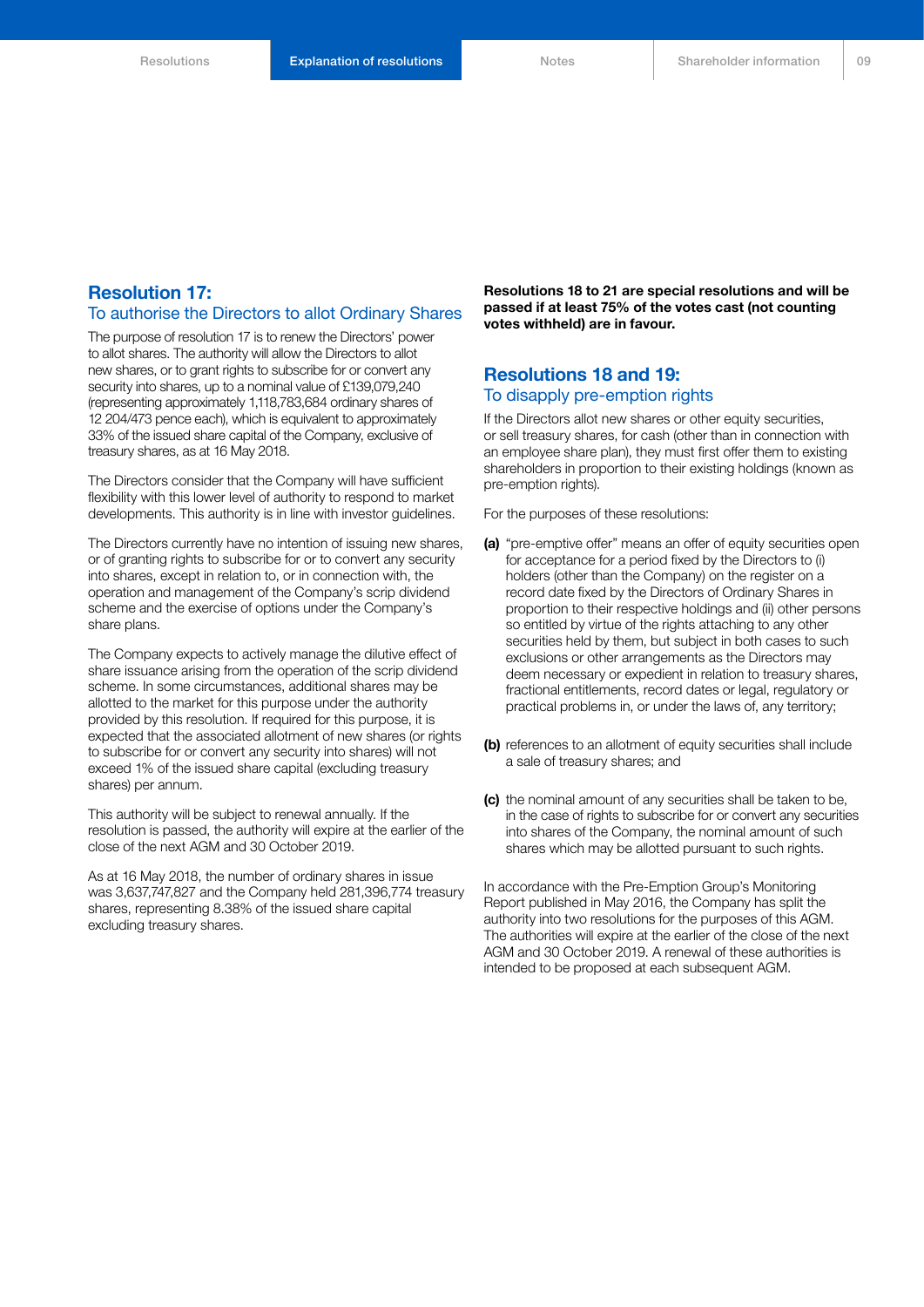### **Explanation of resolutions** continued

#### Resolution 18: Limited disapplication of pre-emption rights

Part (i) of resolution 18 seeks shareholders' approval to allot a limited number of new Ordinary Shares or other equity securities, or sell treasury shares, for cash on a pre-emptive basis but subject to such exclusions or arrangements as the Directors may deem appropriate to deal with certain legal, regulatory or practical difficulties. For example, in a pre-emptive rights issue, there may be difficulties in relation to fractional entitlements or the issue of new shares to certain shareholders, particularly those resident in certain overseas jurisdictions. The Board has no current intention of exercising the authority under part (i) of resolution 18 but considers the authority to be appropriate in order to allow the Company flexibility to finance business opportunities or to conduct a pre-emptive offer or rights issue having made appropriate exclusions or arrangements to address such difficulties.

In addition, there may be circumstances when the Directors consider it in the best interests of the Company to allot a limited number of Ordinary Shares or other equity securities, or sell treasury shares for cash on a non pre-emptive basis. The Statement of Principles published by the Pre-Emption Group supports the annual disapplication of pre-emption rights in respect of allotments of shares and other equity securities and sales of treasury shares for cash representing no more than 5% of issued ordinary share capital (exclusive of treasury shares), without restriction as to the use of proceeds of those allotments.

Accordingly, the purpose of part (ii) of resolution 18 is to authorise the Directors to allot new Ordinary Shares and other equity securities pursuant to the allotment authority given by resolution 17, or sell treasury shares, for cash up to a nominal value of £20,861,886, equivalent to 5% of the total issued ordinary share capital of the Company excluding treasury shares and 4.61% of the total issued ordinary share capital of the Company including treasury shares, as at 16 May 2018, without the shares first being offered to existing shareholders in proportion to their existing holdings.

#### Resolution 19: Limited disapplication of pre-emption rights in the event of financing an acquisition transaction or other capital investment

The Statement of Principles also supports the annual disapplication of pre-emption rights in respect of allotments of shares and other equity securities and sales of treasury shares for cash representing no more than an additional 5% of issued ordinary share capital (exclusive of treasury shares), to be used only in connection with an acquisition or specified capital investment. The Statement of Principles defines "specified capital investment" as meaning one or more specific capital investment related uses for the proceeds of an issue of equity securities, in respect of which sufficient information regarding the effect of the transaction on the Company, the assets the subject of the transaction and (where appropriate) the profits attributable to them is made available to shareholders to enable them to reach an assessment of the potential return.

Accordingly, and in line with the template resolutions of the Pre-Emption Group, the purpose of resolution 19 is to authorise the Directors to allot new Ordinary Shares and other equity securities pursuant to the allotment authority given by resolution 17, or sell treasury shares, for cash up to a further nominal amount of £20,861,886, equivalent to 5% of the total issued ordinary share capital of the Company excluding treasury shares and 4.61% of the total issued ordinary share capital of the Company including treasury shares, as at 16 May 2018, only in connection with an acquisition or specified capital investment which is announced contemporaneously with the allotment, or which has taken place in the preceding six-month period and is disclosed in the announcement of the issue. If the authority given in resolution 19 is used, the Company will publish details of the placing in its next annual report.

The Directors intend to continue to adhere to the provisions of the Statement of Principles and not to allot shares or other equity securities or sell treasury shares for cash on a non pre-emptive basis pursuant to the authority in resolution 19 in excess of an amount equal to 7.5% of the total issued ordinary share capital of the Company, excluding treasury shares, within a rolling three-year period, other than:

- **(i)** with prior consultation with shareholders; or
- **(ii)** in connection with an acquisition or specified capital investment which is announced contemporaneously with the allotment or which has taken place in the preceding six-month period and is disclosed in the announcement of the allotment.

The Directors consider the authorities in resolutions 18 and 19 to be appropriate in order to allow the Company flexibility to finance business opportunities or to conduct a pre-emptive offer or rights issue without the need to comply with the strict requirements of the statutory pre-emption provisions.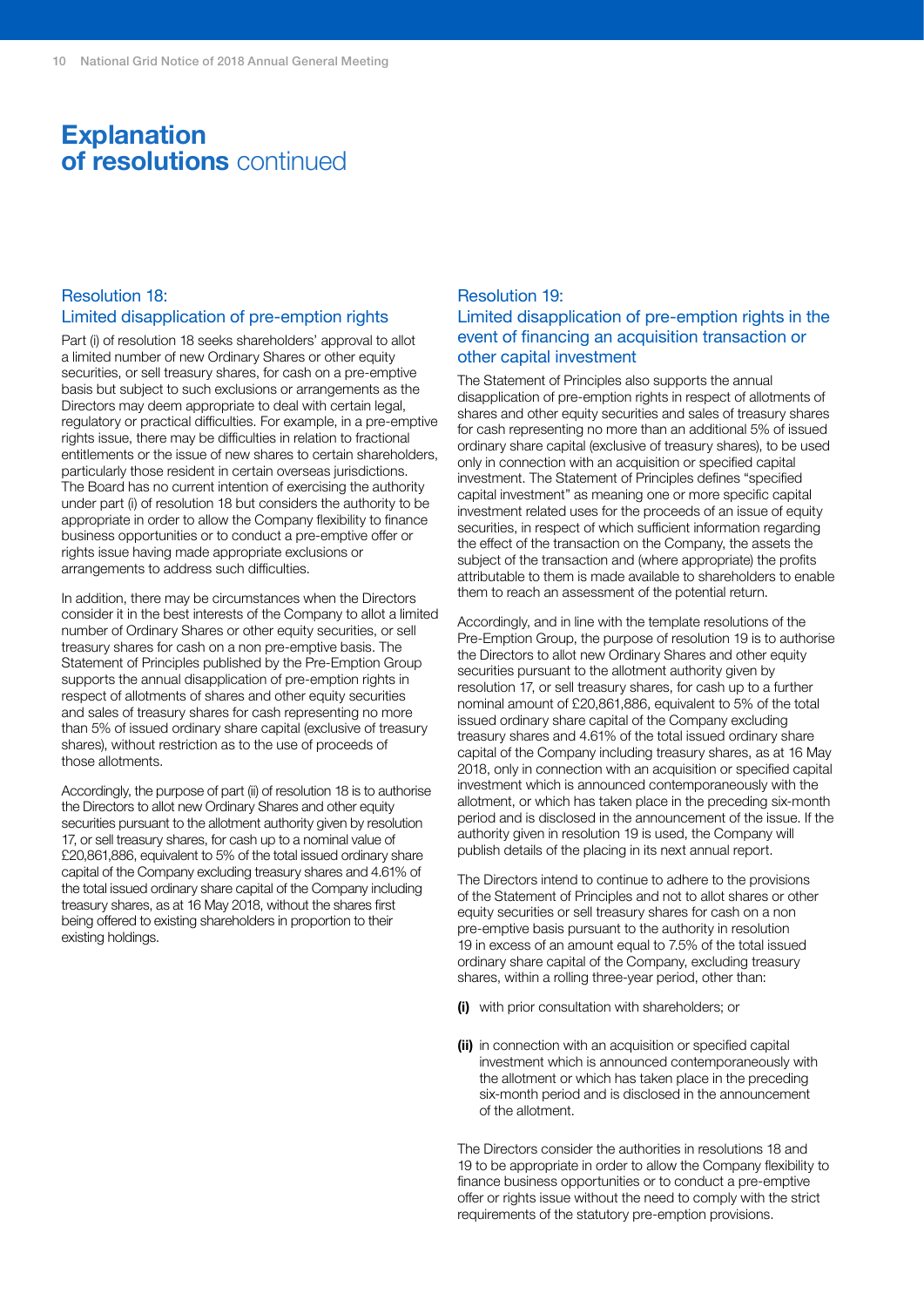#### **Resolution 20:** To authorise the Company to purchase its own Ordinary Shares

In some circumstances, the Company may find it advantageous to have the authority to purchase its own shares in the market. The Directors believe that it is an important part of the financial management of the Company to have the flexibility to repurchase issued shares in order to manage its capital base.

The Company will seek to purchase shares where the Directors believe this would be in the best interests of shareholders generally, for example, to manage share dilution created by take-up of the scrip dividend option that is above the level required to maintain appropriate balance sheet strength. The authority will only be used after careful consideration, taking into account market conditions prevailing at the time, other investment and financing opportunities and the overall financial position of the Company.

Further to the explanatory note to resolution 17, share issuance arising from the operation of the scrip dividend scheme may be actively managed through the repurchase of the Company's shares. It is expected that such issuance under the scrip dividend scheme, or any such associated repurchases, will not exceed 2.5% of the issued share capital (excluding treasury shares) per annum. It is intended that, in line with recent practice, repurchased shares will be held as treasury shares.

Repurchased shares may be held as treasury shares by the Company, and resold for cash, cancelled, either immediately or at some point in the future, or used for the purposes of employee share schemes.

During the year ended 31 March 2018, the Company purchased 113,871,660 ordinary shares of 12 204/473 pence each in the capital of the Company, representing approximately 3.4% of the called up share capital of the Company as at 31 March 2018 (excluding treasury shares) at a total cost of £1,016,862,703. This resolution complies with investor guidelines, which limit share purchases to 10% of the issued share capital (excluding treasury shares) per annum.

As at 16 May 2018, options were outstanding over 20,580,376 Ordinary Shares, representing approximately 1% of the issued share capital (excluding treasury shares). If the proposed market purchase authority were used in full, shares over which these options were outstanding would represent approximately 1% of the adjusted share capital (excluding treasury shares).

#### **Resolution 21:**

#### To authorise the Directors to hold general meetings on 14 clear days' notice

The Company's Articles allow the Directors to call general meetings of the Company, other than AGMs, on a minimum of 14 clear days' notice. Under Section 307A of the 2006 Act, annual shareholder approval is required to call such meetings on such notice (rather than on 21 days' notice). Accordingly, to retain flexibility, the Directors are seeking authority this year to be able to call general meetings, other than AGMs, on not less than 14 clear days' notice. The approval will be effective until the Company's next AGM when it is intended that a similar resolution will be proposed. The shorter notice period would not be used as a matter of routine for such meetings, but only where flexibility is merited by the business of the meeting and it is thought to be to the advantage of shareholders as a whole. The Company will make available to all shareholders an electronic voting facility for any meeting held on 14 clear days' notice.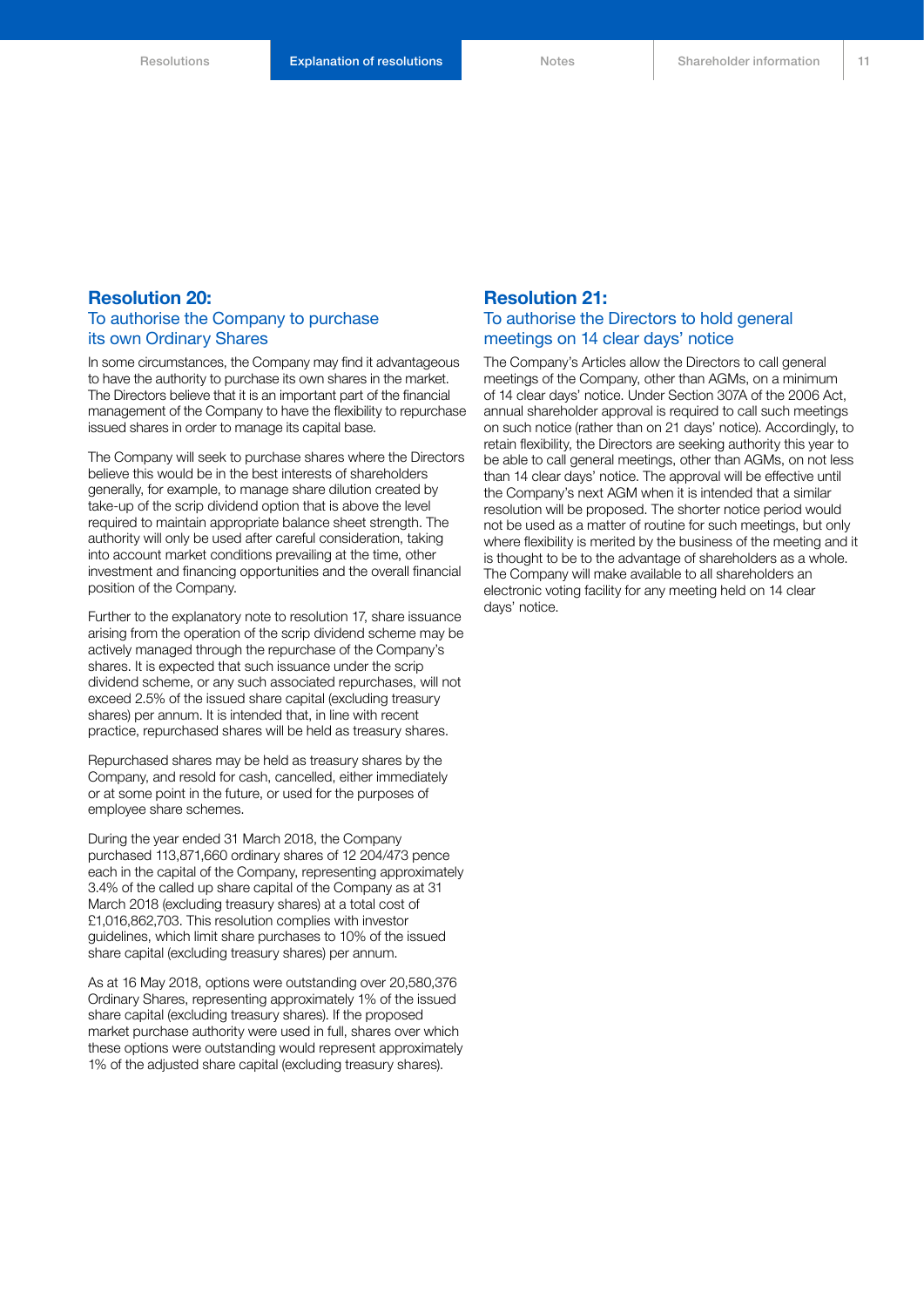# **Notes**

- **1.** To be entitled to attend and vote at the AGM, shareholders must be included in the register of members of the Company as at 6pm on Saturday 28 July 2018 or, in the event that this AGM is adjourned, in the register of members 48 hours before the time of any adjourned AGM. They shall be entitled to vote at the AGM in respect of the number of shares registered in their name at that time. Changes to entries in the register of members after 6pm on Saturday 28 July 2018 or, in the event that this AGM is adjourned, in the register of members 48 hours before the time of any adjourned AGM, shall be disregarded in determining the rights of any person to attend or vote at the AGM.
- **2.** As at 16 May 2018 (being the latest practicable date before publication of this Notice of AGM), there were 3,637,747,827 Ordinary Shares in issue, carrying one vote each, and 281,396,774 shares in treasury. Shares held in treasury do not have voting rights. Therefore, the total number of voting rights exercisable as at 16 May 2018 is 3,356,351,053.
- **3.** Registered holders of Ordinary Shares are entitled to attend, speak and vote, either in person or by proxy, at general meetings of the Company.
- **4.** Each of the resolutions to be put to the meeting will be voted on by a poll and not by a show of hands. A poll reflects the number of voting rights exercisable by each shareholder and so the Directors consider it a more democratic method of voting. The results will be published on the Company's website and notified to the UK Listing Authority once the votes have been verified.
- **5.** A shareholder of the Company who is entitled to attend, speak and vote at the AGM but is unable or does not wish to attend is entitled to appoint a proxy or proxies to attend, speak and vote on his/her behalf. A proxy does not need to be a shareholder of the Company. A shareholder may appoint more than one proxy in relation to the AGM provided that each proxy is appointed to exercise the rights attached to a different share or shares held by that shareholder. Unless specified otherwise, the Chairman of the Company will act as proxy and vote on a poll as directed by the appointing shareholder. Shareholders will, as applicable, have been sent a personalised Proxy Card or alternatively will be able to complete a proxy form online at www.nationalgridshareholders.com.
- **6.** To be valid, Proxy Cards must be received by no later than 11.30am on Saturday 28 July 2018, using the pre-paid envelope provided or delivered by post or (during normal business hours) by hand to: Link Asset Services, PXS, 34 Beckenham Road, Beckenham, Kent BR3 4TU. Alternatively, shareholders can complete the proxy form online at www.nationalgridshareholders.com by no later than 11.30am on Saturday 28 July 2018. The appointment of a proxy will not prevent a shareholder from subsequently attending and voting at the meeting in person. However if you vote in person on a resolution, the appointment of your proxy/proxies will not be valid on that resolution.
- **7.** For further details relating to the voting and participation rights of shareholders, please refer to the Company's Articles, copies of which are available on the Company's website at www.nationalgrid.com/group/ about-us/corporate-governance.
- **8.** If this Notice of AGM is sent to you as a person nominated to receive copies of Company communications, the proxy rights described above do not apply. The rights described in these paragraphs only apply to shareholders. You may have a right under an agreement with the registered member to be appointed (or have someone else appointed) as a proxy for the AGM, and you are advised to contact them. Alternatively, if you do not have such a right, or do not wish to exercise it, you may have a right under such agreement to give instructions to the registered member holding the shares as to the exercise of voting rights.
- **9.** A corporate shareholder may appoint one or more corporate representatives on its behalf who may exercise all of its powers as a shareholder provided they do not do so in relation to the same shares.
- **10.** CREST members who wish to appoint a proxy or proxies through the CREST electronic proxy appointment service may do so by using the procedures described in the CREST Manual available via www.euroclear.com. CREST personal members or other CREST sponsored members, and those CREST members who have appointed a voting service provider, should refer to their CREST sponsor or voting service provider, who will be able to take the appropriate action on their behalf.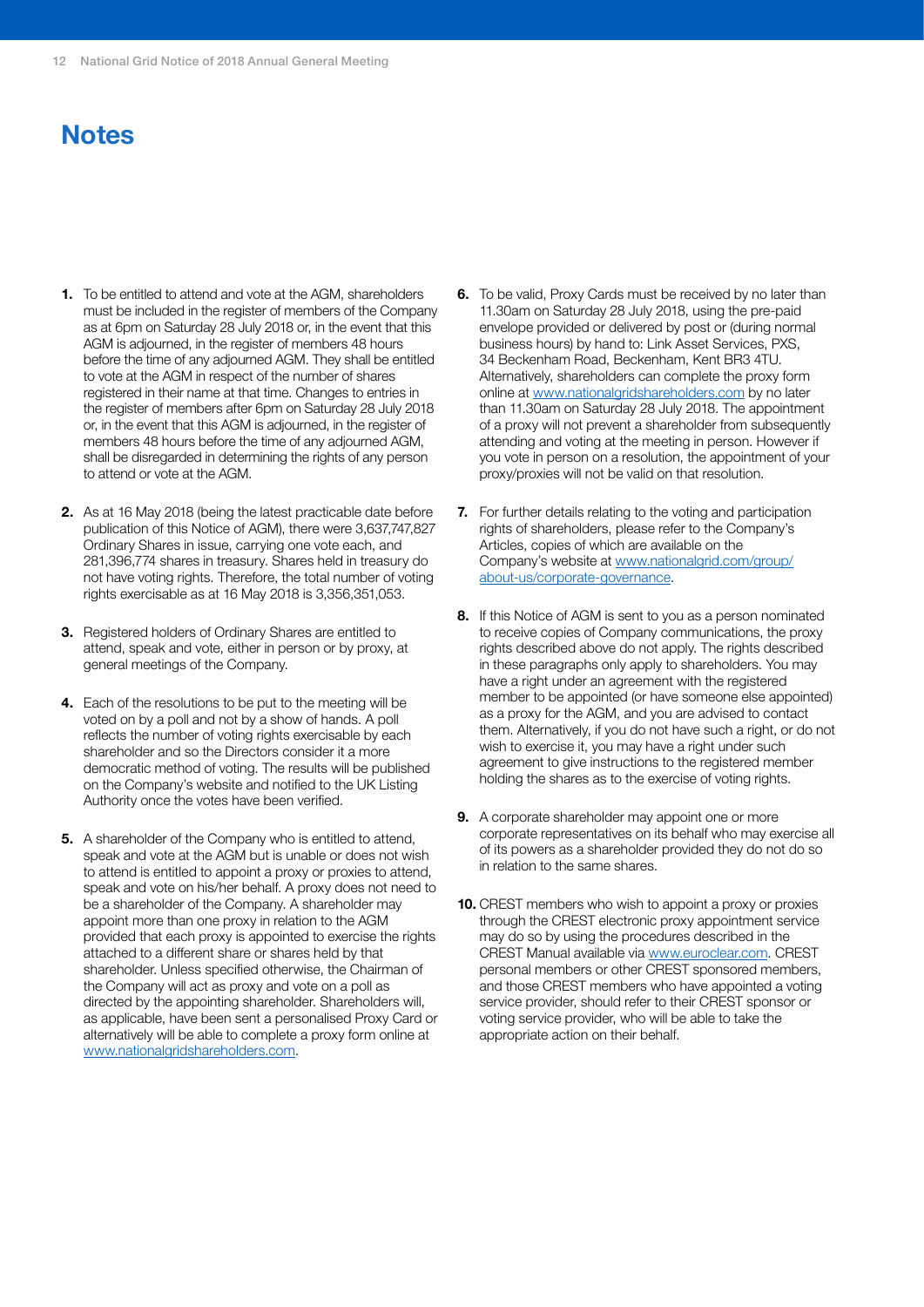**11.** Any message, regardless of whether it relates to the appointment of a proxy or to an amendment to an instruction given to a previously appointed proxy must, in order to be valid, be transmitted so as to be received by the issuer's agent (CREST ID RA10) by 8.00pm on Friday 27 July 2018. After this time, any change to instructions to proxies appointed through CREST should be communicated to the agent by other means. It is the responsibility of the CREST member concerned to take (or if the CREST member is a CREST personal member or sponsored member or has appointed a voting service provider, to procure that his CREST sponsor or voting service provider takes) such action as shall be necessary to ensure that a message is transmitted by means of the CREST system by any particular time. In this connection, CREST members (and, where applicable, their CREST sponsors or voting service providers) are referred, in particular, to those sections of the CREST Manual concerning practical limitations of the CREST system and timings. The Company may treat as invalid a CREST Proxy Instruction in the circumstances set out in Regulation 35(5) (a) of the Uncertificated Securities Regulations 2001.

- **12.** Shareholders have the right to ask questions at the AGM which the Company must cause to have answered if they relate to the business being dealt with at the meeting unless (a) answering such questions would unduly interfere with the preparation for the meeting or involve the disclosure of confidential information, (b) the answer has already been given on the Company's website in the form of an answer to a question, or (c) answering the questions would be undesirable in the interests of the Company or the good order of the meeting.
- **13.** Shareholders meeting the threshold requirements in Section 338 and Section 338A of the 2006 Act have the right to require the Company (i) to give, to members of the Company entitled to receive notice of the meeting, notice of a resolution which may properly be moved and is intended to be moved at the meeting; and/or (ii) to include in the business to be dealt with at the meeting any matter (other than a proposed resolution) which may be properly included in such business. A resolution may properly be moved or a matter may properly be included in the business of the meeting unless (a) (in the case of a resolution only) it would, if passed, be ineffective (whether by reason of inconsistency with any enactment or the Company's constitution or otherwise), (b) it is defamatory of any person, or (c) it is frivolous or vexatious.

Such a request may be in hard copy form or in electronic form, must identify the resolution of which notice is to be given or the matter to be included in the business of the meeting, must be authorised by the person or persons making it, must be received by the Company not later than 15 June 2018, being the date six clear weeks before the meeting, and (in the case of a matter to be included in the business of the meeting only) must be accompanied by a statement setting out the grounds for the request.

- **14.** Copies of the Directors' service contracts or letters of appointment and the Company's Articles will be available for inspection at the registered office of the Company at 1–3 Strand, London WC2N 5EH during normal business hours until the time of the AGM and at The ICC, 8 Centenary Square, Birmingham B1 2EA from 15 minutes before the AGM until it ends.
- **15.** Copies of this Notice of AGM, the Annual Report and information required by Section 311A of the 2006 Act are available on the Company's website at www.nationalgrid.com. Shareholders should note it is possible that, pursuant to requests made by shareholders of the Company under Section 527 of the 2006 Act, the Company may be required to publish on a website a statement setting out any matter relating to: (i) the audit of the Company's accounts (including the auditors' report and the conduct of the audit) that are to be laid before the AGM; or (ii) any circumstance connected with an auditor of the Company ceasing to hold office since the previous meeting at which annual accounts and reports were laid in accordance with Section 437 of the 2006 Act. The Company may not require the shareholders requesting any such website publication to pay its expenses in complying with Section 527 or Section 528 of the 2006 Act. Where the Company is required to place a statement on a website under Section 527 of the 2006 Act, it must forward the statement to the Company's auditors not later than the time when it makes the statement available on the website. The business which may be dealt with at the AGM includes any statement the Company has been required under Section 527 of the 2006 Act to publish on a website.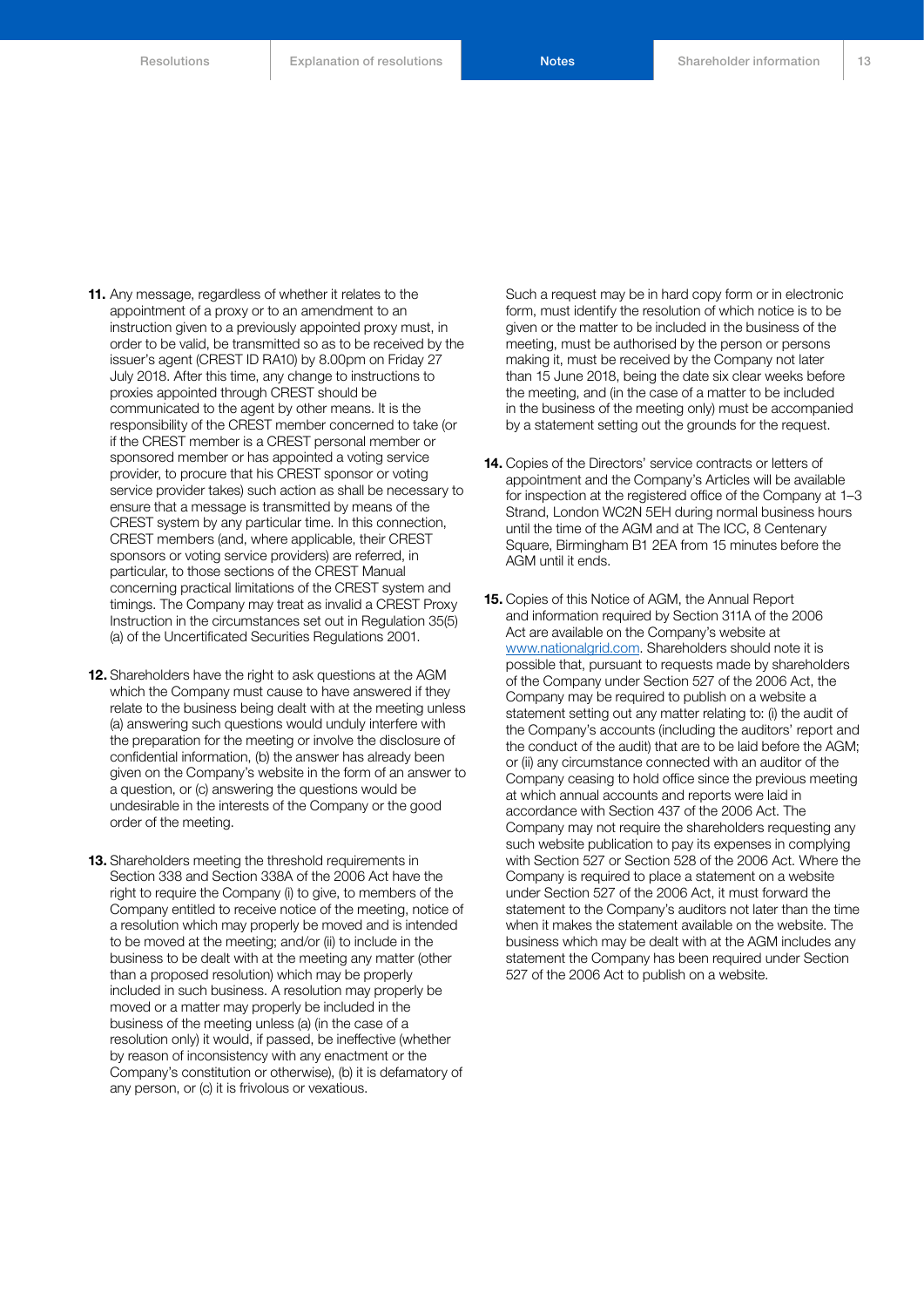# **Shareholder information**

#### **The AGM**

The AGM will take place at 11.30am on Monday 30 July 2018 at The ICC, 8 Centenary Square, Birmingham B1 2EA (see map below). Registration for the AGM will open at 10.00am on Monday 30 July 2018.

#### **Venue**

For location and travel details to The ICC, please visit www.theicc.co.uk/find-us. For walking route details, please visit www.walkit.com. Limited free car parking will be available adjacent to the venue (Arena North Car Park) on a 'first come, first served' basis. In order to register for free car parking. shareholders will need to visit the ParkJockey website (www.parkjockey.com/icc-parking), choose the date of the AGM, select 'Arena Birmingham North Car Park' and register using the code NATIONALGRID30. If you do not enter this code you will be charged the full price for parking. If you have any questions in relation to the parking please contact ParkJockey on +44 (0) 2078 428508 or info@parkjockey.com. Car parking for shareholders with special access requirements is also available. Please call The ICC on +44 (0) 121 644 7178 (calls will be charged at your standard network rate). Shareholders walking to the AGM from Birmingham New Street Station should leave the station via the New Street/Victoria Square exit.



Map correct at the time of going to press

#### **If you can attend the meeting**

Please bring your notification card (Shareholder information and Attendance Card) if received in hard copy or a copy of the email notification if we communicate with you electronically, as this will help with registration.

Tea and coffee will be available before the meeting and a light lunch will be provided after the meeting in the main hall. Please note that food and drink are not permitted in the auditorium.

You will be asked to pass through our security systems before entering the meeting. For your personal safety and security there may be checks and searches conducted. Please do not

bring suitcases, large bags or rucksacks. If you do we may ask you to leave the item in the cloakroom.

Recording equipment, cameras and other items that might interfere with the good order of the meeting will not be permitted into the main hall or auditorium. Mobile phones must be turned off or on silent during the meeting.

If there is a question that you wish to ask at the meeting, we would encourage you to pre-register your question with a member of the team at the Question Registration area in the main hall.

Link Asset Services will be available before and after the meeting to answer any questions you may have regarding your shareholding. National Grid staff will also be available to answer any questions you may have on the Company's activities.

The meeting will be filmed for webcast purposes. If you attend the meeting in person, you may be included in the webcast. Please note that the webcast footage may be transferred outside the European Economic Area. By attending the meeting, you consent to being filmed.

#### **Accessibility**

The ICC is easily accessible by wheelchair users and has lift access inside. An induction loop is available for shareholders with hearing difficulties.

### **If you cannot attend the meeting**

#### Watch our webcast

If you cannot attend you can follow the meeting by watching our webcast online at [www.nationalgrid.com.](http://www.nationalgrid.com)

#### Appoint a Proxy

If you cannot attend the meeting, in order to vote on the resolutions being proposed at the AGM, you will need to appoint a proxy using one of the following methods (as applicable):

- Complete the proxy form online a[t](http:// www.nationalgridshareholders.com) [www.nationalgridshareholders.com](http:// www.nationalgridshareholders.com)
- Complete, date and sign the paper Proxy Card enclosed with this Notice and return it using the pre-paid envelope provided or deliver it by hand during normal business hours to:

Link Asset Services PXS 34 Beckenham Road Beckenham Kent BR3 4TU

If you are a CREST member you can submit a message via CREST, please see notes 10 and 11 on pages 12 and 13 for details.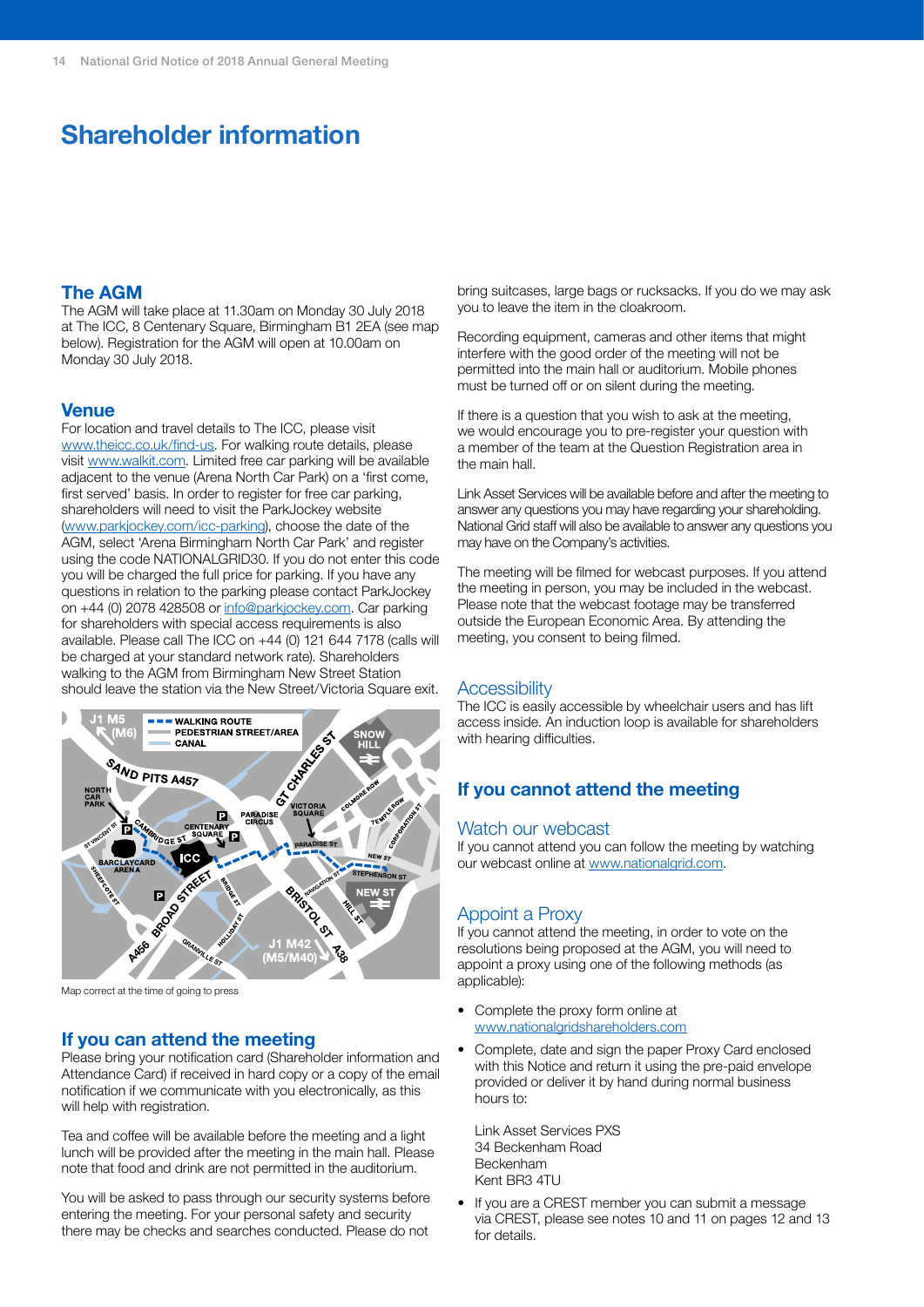To be valid, Proxy Cards must be received by 11.30am on Saturday 28 July 2018 and CREST Proxy Instructions by 8.00pm on Friday 27 July 2018.

Please note that proxy votes can only be submitted via paper Proxy Cards returned to the address stated, electronically via www.nationalgridshareholders.com or via CREST. Proxy votes cannot be submitted via any other means of communication.

The return of a completed Proxy Card or CREST Proxy Instruction will not prevent you from attending the AGM and voting in person if you wish to do so.

#### **Voting**

Each of the resolutions to be put to the meeting will be voted on by a poll and not by a show of hands. A poll reflects the number of voting rights exercisable by each shareholder and so the Directors consider it a more democratic method of voting. The results will be published on the Company's website and notified to the UK Listing Authority once the votes have been verified.

For further details relating to the voting and participation rights of shareholders, please refer to the Company's Articles, copies of which are available on the Company's website at [www.nationalgrid.com/group/about-us/corporate-governance](http://www2.nationalgrid.com/about-us/corporate-governance/).

#### **Beware of Share Fraud**

Fraudsters use persuasive and high pressure tactics to lure investors into scams. Shareholders are advised to be wary of any unsolicited advice or offers, whether over the telephone, through the post, by email or visits at home. If you receive any such unsolicited contact, please check the company or person contacting you is properly authorised by the Financial Conduct Authority ('FCA') before getting involved.

You can check at [www.fca.org.uk/consumers/protect-yourself](http://www.fca.org.uk/consumers/protect-yourself) and can report calls from unauthorised firms to the FCA by calling 0800 111 6768.

#### **Want more information or help?**

Link Asset Services can help with shareholding queries and can provide you with a copy of the Annual Report. Their contact details are overleaf. Alternatively, the Annual Report and this Notice of Meeting are available at [www.nationalgrid.com](http://www.nationalgrid.com) in the Investors section.

#### **Glossary**

**Annual Report** the Company's Annual Report and Accounts for the year ended 31 March 2018

**ADS** American Depository Shares

**Articles** the Articles of Association of the Company

**Link Asset Services** is a trading name of Link Market Services Limited

**Code** the UK Corporate Governance Code was published in 2016

**CREST** the relevant system (as defined in the Uncertificated Securities Regulations 2001 (SI/3755)) in respect of which Euroclear UK & Ireland Limited is the operator

**Directors** the directors of National Grid plc

**EU** the European Union, being the economic and political union of 28 member states located in Europe

**London Stock Exchange** the London Stock Exchange plc

**National Grid** or **Company** National Grid plc

**Ordinary Shares** ordinary shares of 12 204/473 pence each in the capital of the Company

**Scrip Dividend Scheme** the National Grid plc Scrip Dividend Scheme subject to the terms and conditions approved by shareholders at the AGM held on 28 July 2014, as amended from time to time

**Shareholder** a holder of Ordinary Shares in the capital of the Company

**Share portal** the National Grid share portal, [www.nationalgridshareholders.com](http://www.nationalgridshareholders.com)

**2006 Act** the Companies Act 2006